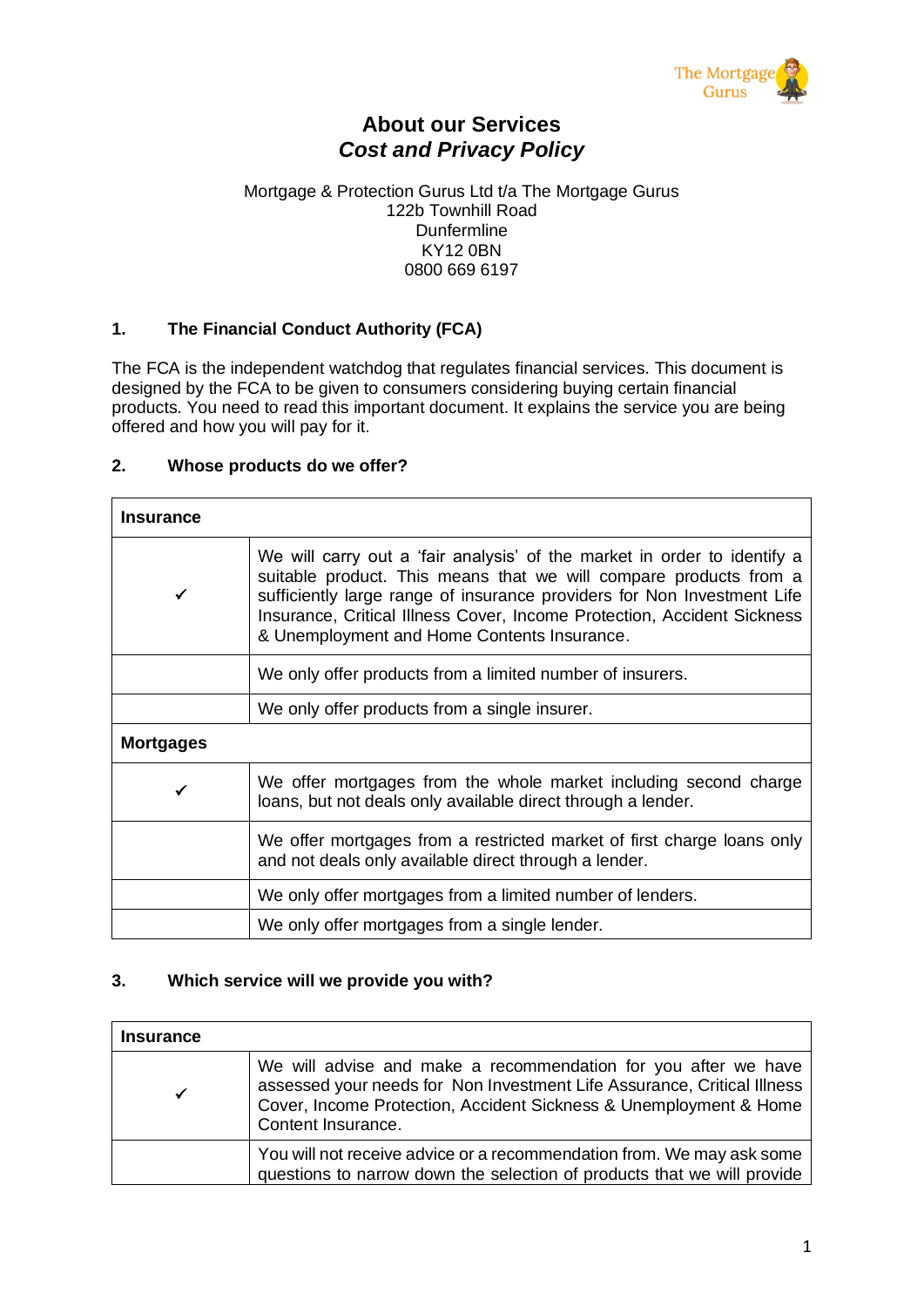

|                  | details on. You will then need to make your own choice about how to<br>proceed.                                                                                                                                                         |
|------------------|-----------------------------------------------------------------------------------------------------------------------------------------------------------------------------------------------------------------------------------------|
| <b>Mortgages</b> |                                                                                                                                                                                                                                         |
| ✔                | We will advise and make a recommendation for you on mortgages after<br>we have assessed your needs.                                                                                                                                     |
|                  | You will not receive advice or a recommendation from us. We may ask<br>some questions to narrow down the selection of mortgages that we will<br>provide details on. You will then need to make your own choice about<br>how to proceed. |

## **4. What will you have to pay us for our services?**

| <b>Insurance</b>                   |                                                                                                                                                                                                                                                 |  |  |  |  |
|------------------------------------|-------------------------------------------------------------------------------------------------------------------------------------------------------------------------------------------------------------------------------------------------|--|--|--|--|
|                                    |                                                                                                                                                                                                                                                 |  |  |  |  |
|                                    | No fee for arranging your Non Investment Life Assurance, Critical Illness<br>Cover, Income Protection, Accident Sickness & Unemployment & Home<br>Content Insurance. We will be paid commission based on the premium for<br>any policy arranged |  |  |  |  |
| insurance policy.                  | You will receive a quotation which will tell you about any other fees relating to any particular                                                                                                                                                |  |  |  |  |
| <b>Mortgages</b>                   |                                                                                                                                                                                                                                                 |  |  |  |  |
|                                    |                                                                                                                                                                                                                                                 |  |  |  |  |
|                                    | A fee of £295 will be payable upon receiving a formal mortgage offer from a<br>lender on your behalf.                                                                                                                                           |  |  |  |  |
|                                    | We will also be paid commission from the lender.                                                                                                                                                                                                |  |  |  |  |
|                                    |                                                                                                                                                                                                                                                 |  |  |  |  |
| you about any fees relating to it. | You will receive a mortgage illustration when considering a particular mortgage, which will tell                                                                                                                                                |  |  |  |  |

## **Refund of fees**

If we charge you a fee, and your mortgage does not go ahead, you will receive:

| A full refund if the lender rejects your application. |
|-------------------------------------------------------|
| No refund.                                            |

## **5. Who regulates us?**

Mortgage & Protection Gurus Ltd t/a The Mortgage Gurus is an appointed representative of Julian Harris Mortgages Limited, Julian Harris House, Musgrove, Ashford, Kent, TN23 7UN, which is authorised and regulated by the Financial Conduct Authority. Julian Harris Mortgages Limited FCA Register number is 304155. Mortgage & Protection Gurus Ltd t/a The Mortgage Gurus, 122b Townhill Road, Dunfermline. KY12 0BN. Company No. 725795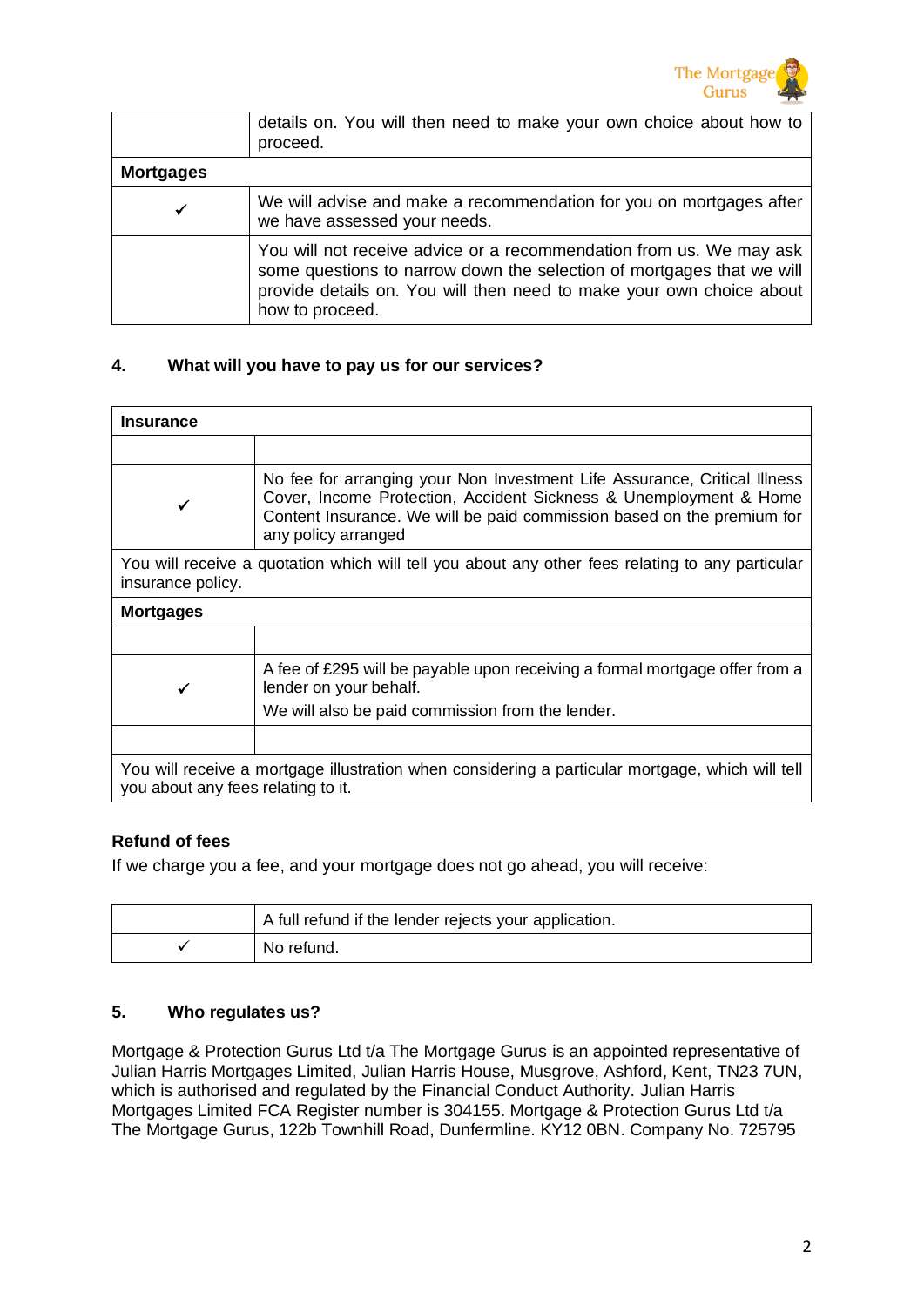

Julian Harris Mortgages Limited permitted business is advising on and arranging Mortgages & Non Investment insurance contracts.

You can check this on the FCA's Register by visiting the FCA's website https://register.fca.org or by contacting the FCA on 0800 111 6768.

#### **6. What to do if you have a complaint**

If you wish to register a complaint, please contact us:

**In writing:** Write to The Compliance Officer, Julian Harris House, Musgrove, Ashford, Kent TN23 7UN.

**By phone:** Telephone 01233 661960.

If you cannot settle your complaint with us, you may be entitled to refer it to the Financial Ombudsman Service.

#### **7. Are we covered by the Financial Services Compensation Scheme (FSCS)?**

We are covered by the FSCS. You may be entitled to compensation from the scheme if we cannot meet our obligations. This depends on the type of business and the circumstances of the claim.

#### **Insurance**

Insurance advising and arranging is covered for 90% of the claim with no upper limit.

#### **Mortgages**

Mortgage advising and arranging is covered up to a maximum limit of £85,000.

Further information about compensation scheme arrangements is available from the FSCS.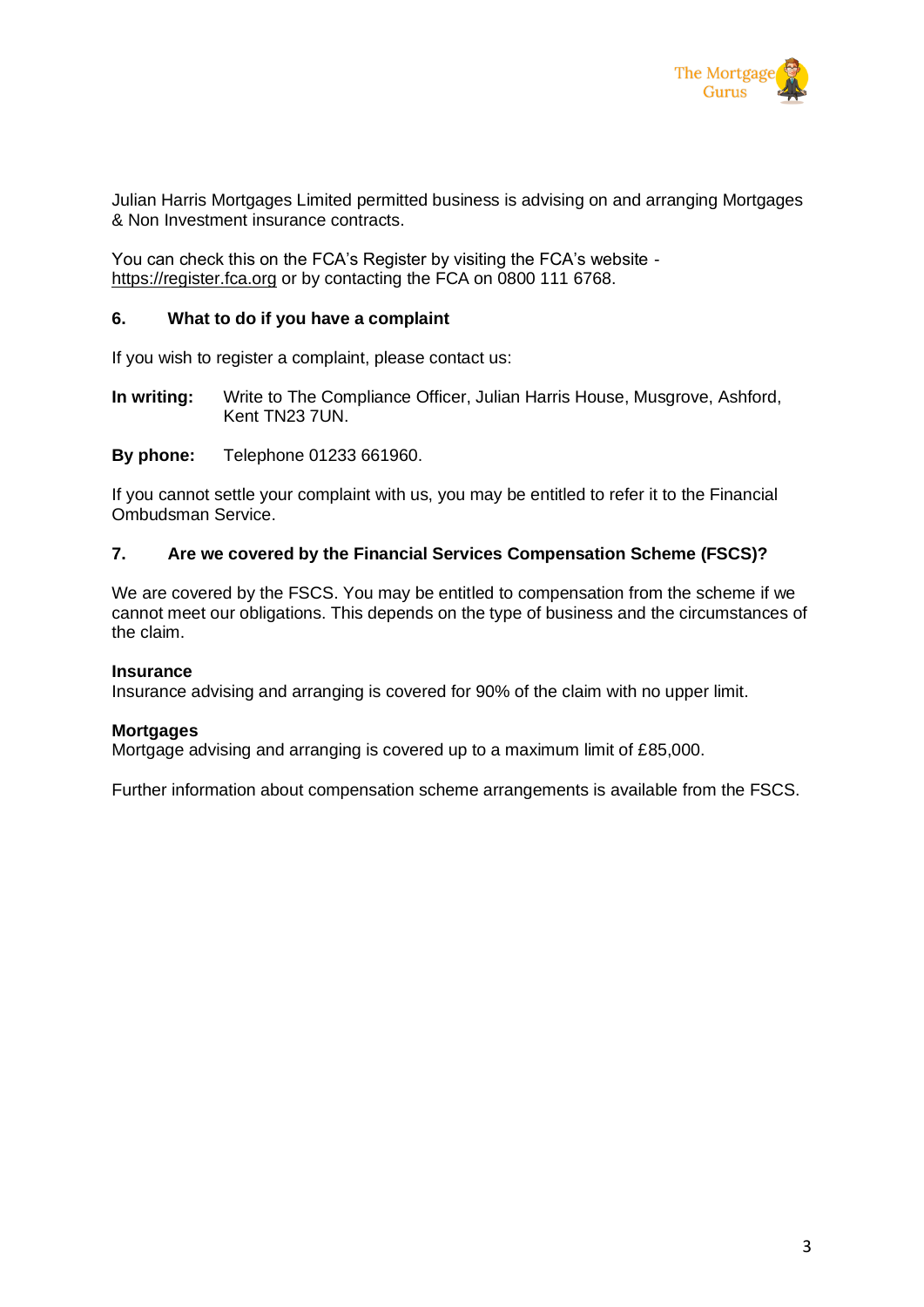

# **Terms of Business**

## **1. Instructions from You**

The Company normally asks You to give written instructions in order to avoid possible disputes. The Company will, however, accept Your oral instructions, provided they are confirmed in writing.

The Company may prior to acting on Your behalf require production of adequate evidence of Your identity/residence. You hereby agree to provide such evidence on request or for us to obtain this via electronic means.

The Company's authority to act on Your behalf may be terminated at any time without penalty and without prejudice to the completion of transactions already initiated, by either party giving immediate notice in writing to that effect to the other. Transactions in progress at the time of termination shall be processed to completion as if the termination had not taken place, unless specifically aborted by you in writing.

## **2. Conflicting Interests**

The Company offers impartial advice but occasions can arise when it, or one of its Advisers/Appointed Representatives or another client, will have some form of interest in business, which the Company is transacting for You. If this happens, or the Company becomes aware that its interests or those of one of its Advisers/Appointed Representatives or other clients, conflict with Your interests, the Company will inform You in writing and will obtain Your consent before carrying out Your instructions.

## **3. Fees & Charges**

Arranging a mortgage or other home finance product for You may involve Arrangement, Booking, and Valuation fees and the payment of commission (Procuration fee) to the Company by the relevant lender/product provider. You should refer to the Mortgage Illustration for details of all costs and charges associated with any recommended mortgage.

We will agree with You how we will be remunerated at the initial meeting. Our scope of services is confirmed in the "about our services" document. All fees and commissions applicable will be disclosed to You in the Suitability Report.

## **4. Client Money**

**THE COMPANY DOES NOT HANDLE CLIENT MONEY OR ASSETS.** The Company never accepts cheques made out to the Company/Advisers/Appointed Representatives (unless it is in settlement of Broker Fees, which have been invoiced) or handles cash. All cheques for premiums or any mortgage/home finance/insurance related payments must be made payable to the product provider/lender/insurer.

## **5. Documentation and Information**

The Company will forward to You all documents concerning the matters they have arranged for You as soon as practicable after they receive them. Where a number of documents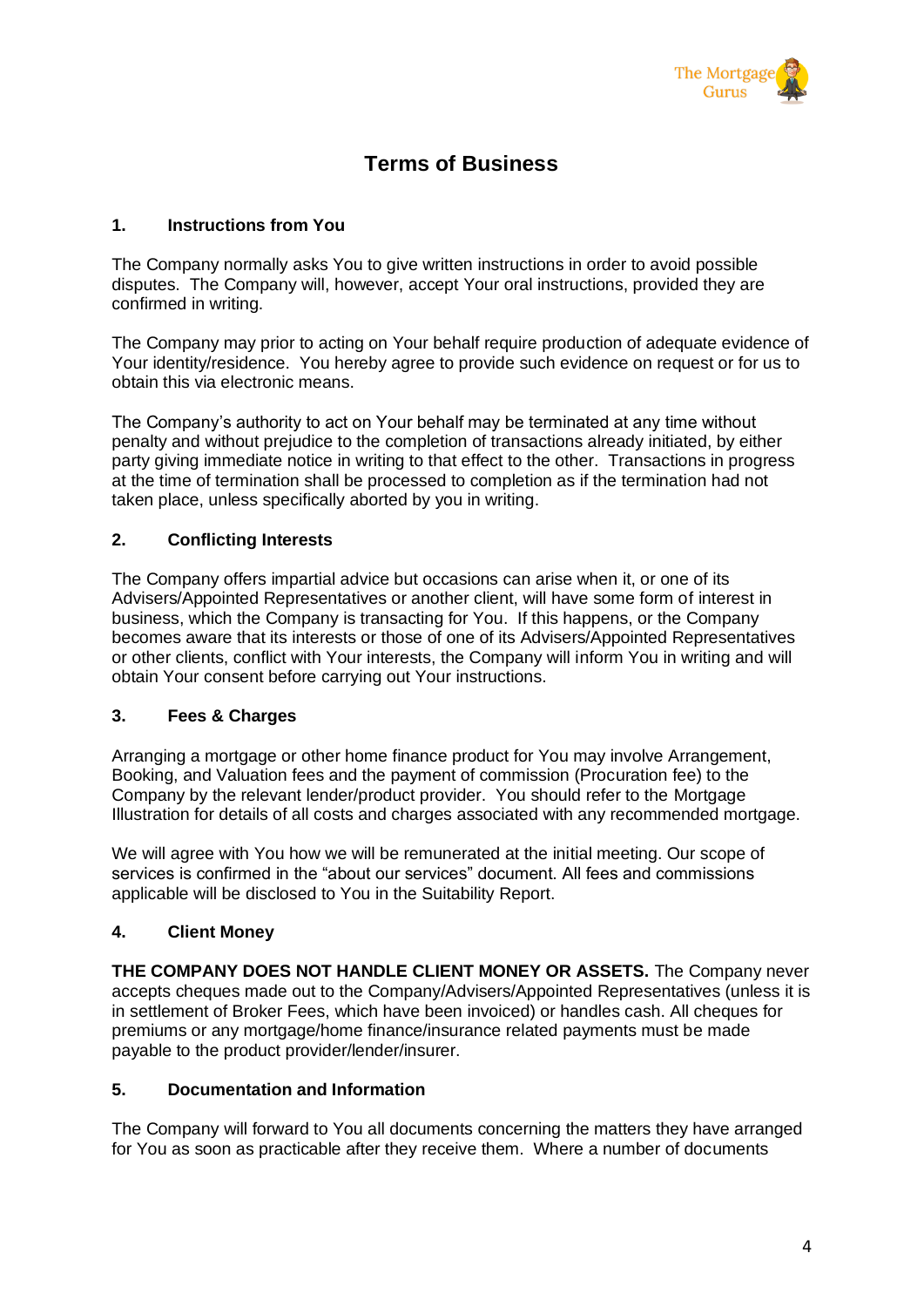

relating to a series of transactions is involved, the Company will normally hold each document until the series is complete, then forward them to You.

The Company may, in appropriate circumstances, place Your mortgage related insurance business through another authorised broker, arrange for You to deal directly with the relevant Insurer, or make special arrangements with a particular Insurer concerning the issue of policies or the handling of claims. In such circumstances, the Company will advise You accordingly.

The Company will also provide You with information relevant to Your mortgage/home finance/insurance needs, covering such items as an explanation of the main repayment methods and the implications of taking out a mortgage. All advice given and recommendations made, including the underlying reasoning will be confirmed to You in a Suitability Report.

It should be noted that it is your duty to report all information that could be considered a material fact in relation to the insurance contract you have proposed. In addition, you should read carefully the policy wording (once received) and familiarise yourself with any further requirements to inform the insurer about a fact that might have an effect on the policy in the future. Failure to disclosure such material facts may render the insurance invalid and will therefore not provide the cover you expect.

## **6. Complaints, Claims and Client Classification**

If You wish to register a complaint or make a claim about the service You have received from the Company, please refer to clauses 6 & 7 of our Initial Disclosure Document supplied:

The Company's Complaints Procedure (copy of which is available on request) is without prejudice to the client's rights to lodge a formal complaint with the Financial Ombudsman Service.

Customers (Clients) to whom these Terms apply are classified under the FCA Rules as "Retail" and "Commercial" customers for General Insurance business. Clients classified as "Commercial" customers will normally have lesser rights to information disclosure, complaints and compensation than those classified as "Retail" customers.

You should note, at all times that, **YOUR HOME MAY BE REPOSSESSED IF YOU DO NOT KEEP UP REPAYMENTS ON YOUR MORTGAGE. BUY TO LET (PURE) AND COMMERCIAL MORTGAGES ARE NOT REGULATED BY THE FCA.**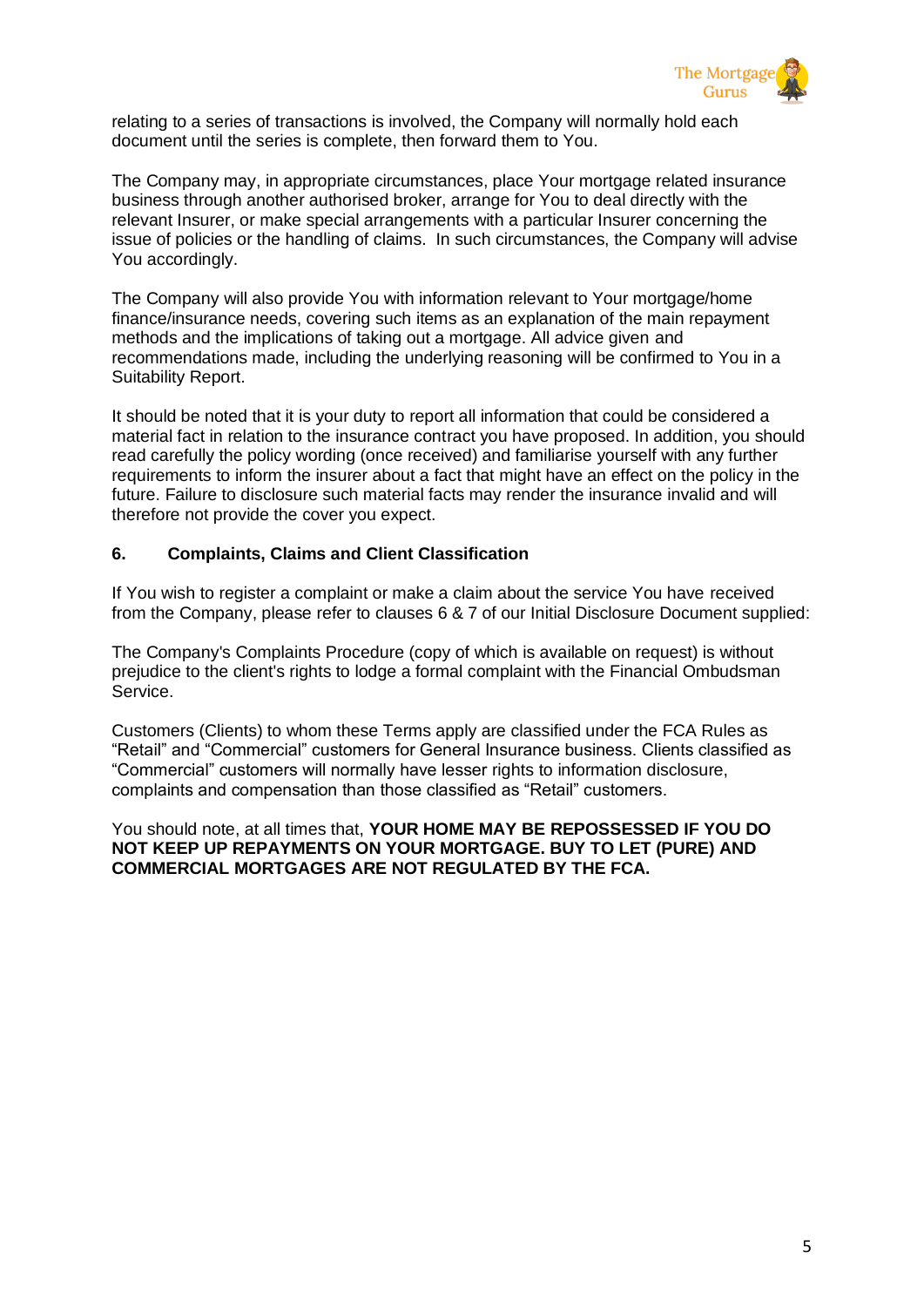

## **Mortgage & Protection Gurus Ltd t/a The Mortgage Gurus Privacy Notice**

#### **Your Personal and Sensitive Personal Data – what is it?**

Personal Data relates to a living individual who can be identified from that data; Sensitive Personal Data covers specific information such as health details, origins and opinions. Identification can be by the information alone or in conjunction with any other information in the Data Controller's possession or likely to come into such possession. The processing of Personal Data is governed by the General Data Protection Regulation 2016/679 (the "GDPR") **and the Data Protection Act 2018.**

#### **Who are we?**

Mark Louca is the Data Controller ("we", "us"). This means they decide how your Personal Data is processed and for what purposes.

#### **How do we process your Personal Data?**

We comply with our obligations under the GDPR by keeping Personal and Sensitive Data up to date; Sensitive Personal Data covers specific information such as health details, origins and opinions by storing and destroying it securely; by not collecting or retaining excessive amounts of data; by protecting Personal Data from loss, misuse, unauthorised access and disclosure and by ensuring that appropriate technical measures are in place to protect your data.

We use your Personal and Sensitive Data for the following purposes:

- To provide our advice and implementation service in respect of financial products, such as mortgages, life assurance, pensions and investments;
- To keep in contact with our clients about products and services which we believe may be of value to them;

#### **What is the legal basis for processing your Personal Data?**

#### *Article 6 Processing*

- $\Box$ Consent of the Data Subject; where we are marketing to the public.
- $\Box$ Processing is necessary for the performance of a contract with the Data Subject or to take steps to enter into a contract; where we have been engaged to provide financial services.

#### *Article 9 Processing*

 $\Box$ Explicit consent of the Data Subject; where we wish to tell people about events, news, services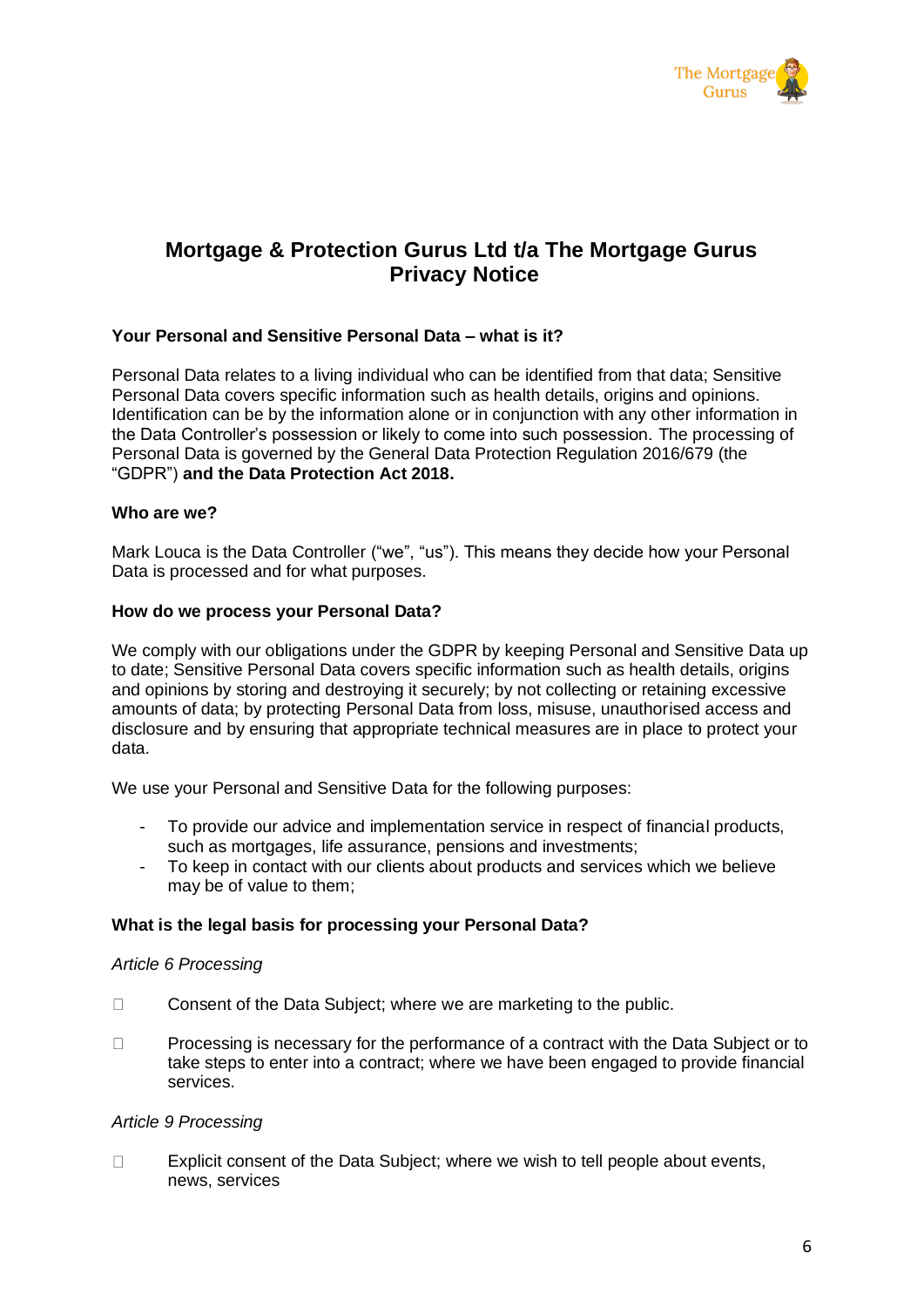

Processing is necessary for the establishment, exercise or defence of legal claims or  $\Box$ where courts are acting in their judicial capacity;

## **Sharing your Personal Data**

Your Personal and Sensitive Data will be treated as strictly confidential and will be shared only with Julian Harris Networks and providers of financial service products, third-party data storage providers and legal or regulatory authorities if obliged to do so.

We keep your Personal and Sensitive Data for no longer than reasonably necessary and we only retain your data for servicing the financial services provided where agreed and in case of any legal claims and for regulatory purposes.

#### **Your rights and your Personal Data**

Unless subject to an exemption under the GDPR, you have the following rights with respect to your Personal Data:

- The right to request a copy of your Personal and Sensitive Data which we hold about you;
- The right to request that we correct any Personal or Sensitive Data if it is found to be inaccurate or out of date;
- The right to request your Personal and Sensitive Data is erased where it is no longer necessary for us to retain such data;
- The right to withdraw your consent to the processing at any time;
- The right to request that the Data Controller provide the Data Subject with his/her Personal Data and where possible, to transmit that data directly to another Data Controller;
- The right, where there is a dispute in relation to the accuracy or processing of your Personal Data, to request a restriction is placed on further processing;
- The right to object to the processing of Personal Data;
- The right to lodge a complaint with the Information Commissioners Office.

## **Further processing**

If we wish to use your Personal and Sensitive Data for a new purpose, not covered by this Data Protection Notice, then we will provide you with a new notice explaining this new use prior to commencing the processing and setting out the relevant purposes and processing conditions. Where and whenever necessary, we will seek your prior consent to the new processing.

#### **Cybercrime Warning**

Please be aware that there is a significant risk posed by cyber fraud, specifically affecting emails enclosing bank account details. If you receive an email from Mortgage & Protection Gurus Ltd t/a The Mortgage Gurus requesting or providing bank details, please contact your Adviser immediately for clarification. All payment requests should be verbally validated.

## **Contact Details**

Mortgage & Protection Gurus Ltd t/a The Mortgage Gurus 122b Townhill Road, Dunfermline. KY12 0BN 0800 669 6197